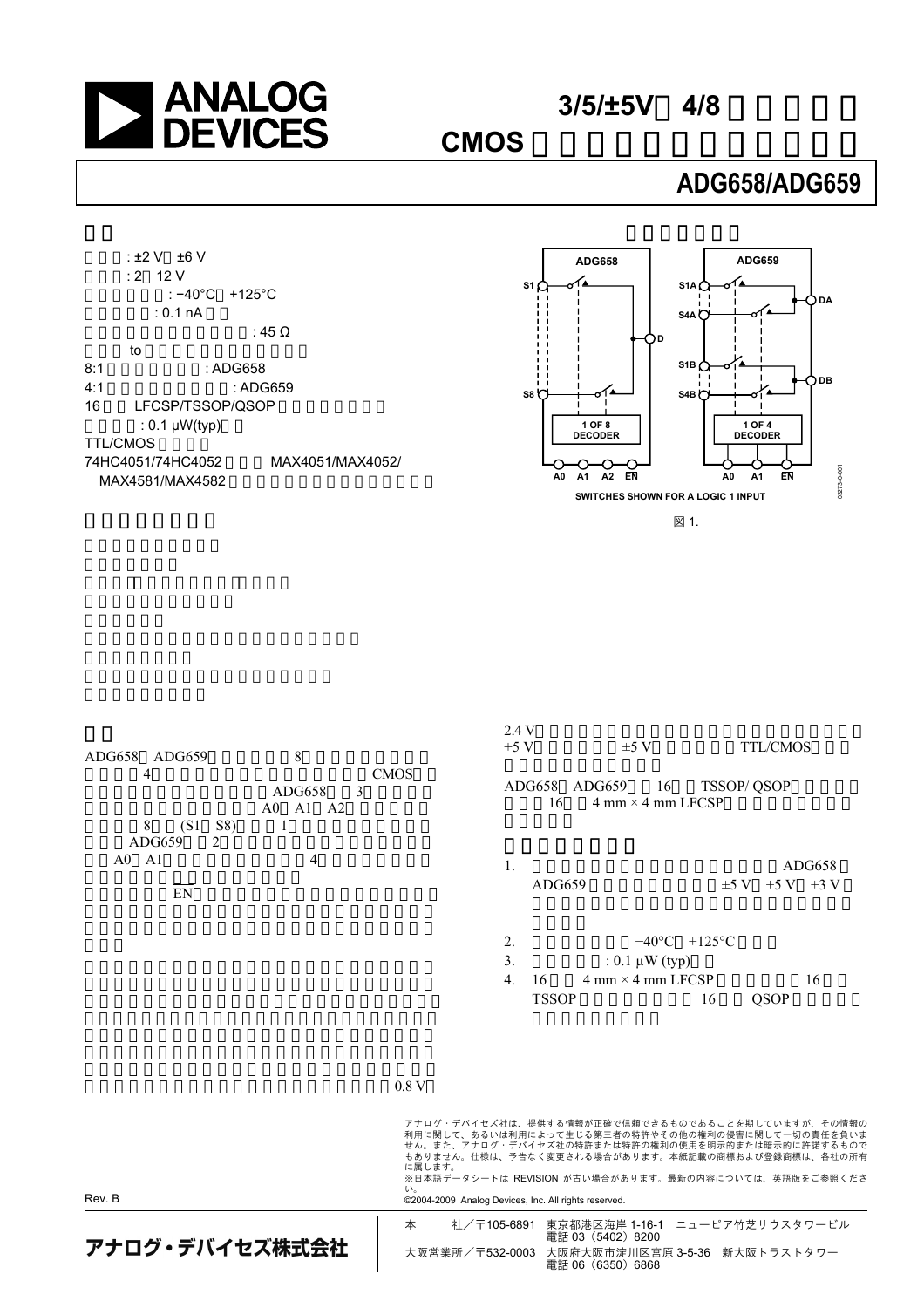| $2.7 V$ 3.6 V |  |  |  |
|---------------|--|--|--|

| ESD |  |
|-----|--|
|     |  |
|     |  |
|     |  |
|     |  |
|     |  |
|     |  |

### $2/09$ —Rev. A to Rev. B  $7/04$ —Rev. 0 to Rev. A

3/03-Rev. 0: Initial Version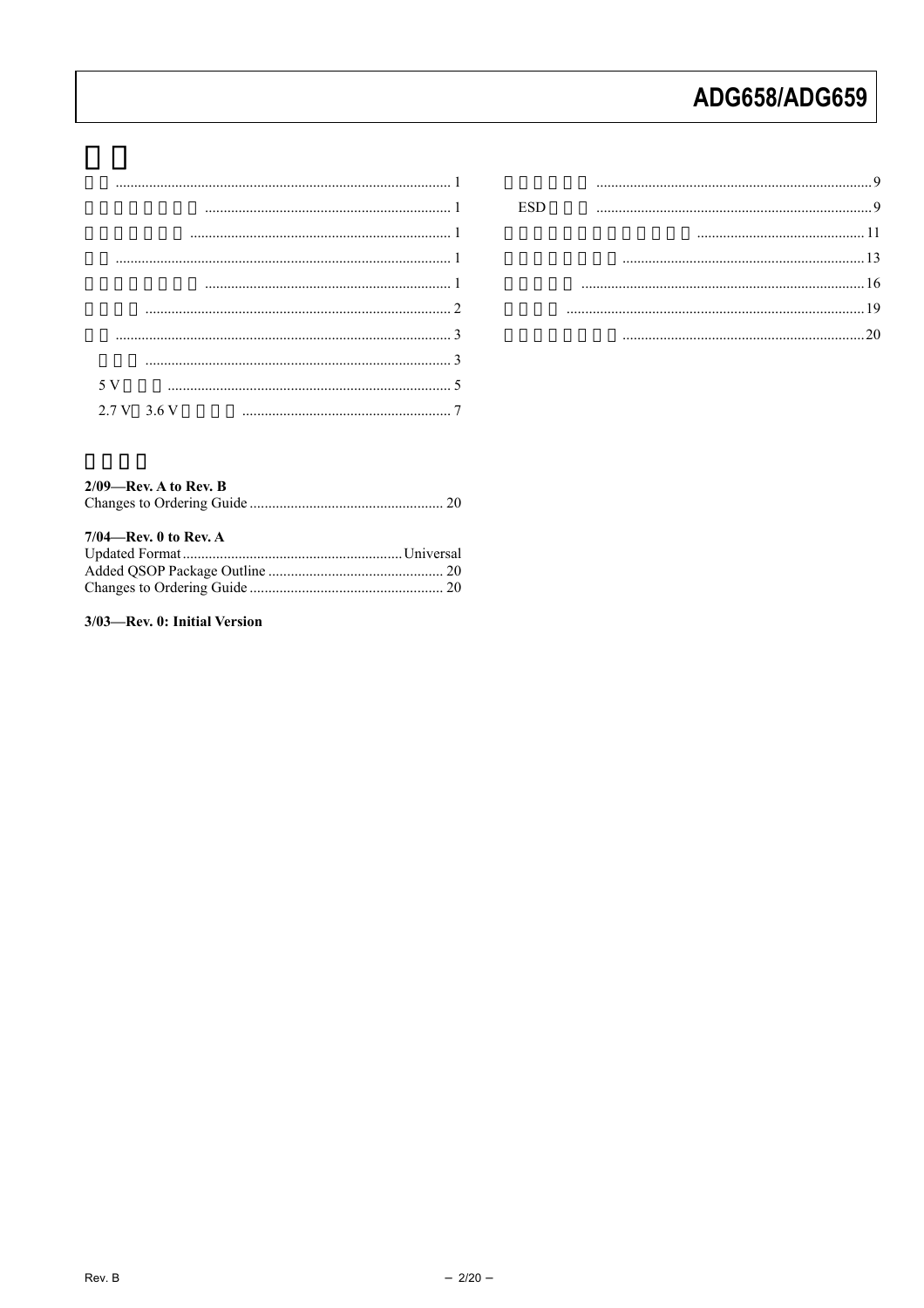|                                                         |                |                    | <b>B Version Y Version</b> |              |                                                           |
|---------------------------------------------------------|----------------|--------------------|----------------------------|--------------|-----------------------------------------------------------|
|                                                         |                | $-40^{\circ}$ C    | $-40^{\circ}$ C            |              |                                                           |
| Parameter                                               | $+25^{\circ}C$ | to $+85^{\circ}$ C | $to+125\textdegree C$      | Unit         | <b>Test Conditions/Comments</b>                           |
| <b>ANALOG SWITCH</b>                                    |                |                    |                            |              |                                                           |
| Analog Signal Range                                     |                |                    | $V_{SS}$ to $V_{DD}$       | V            | $V_{DD}$ = +4.5 V, $V_{SS}$ = -4.5 V                      |
| On Resistance $(R_{ON})$                                | 45             |                    |                            | $\Omega$ typ | $V_S = \pm 4.5$ V, $I_S = 1$ mA; see Figure 21            |
|                                                         | 75             | 90                 | 100                        | $\Omega$ max |                                                           |
| On Resistance Match between                             | 1.3            |                    |                            | $\Omega$ typ |                                                           |
| Channels $(ARON)$                                       | 3              | 3.2                | 3.5                        | $\Omega$ max | $V_s = 3.5$ V, $I_s = 1$ mA                               |
| On Resistance Flatness (R <sub>FLAT(ON)</sub> )         | 10             |                    |                            | $\Omega$ typ | $V_{DD}$ = +5 V, $V_{SS}$ = -5 V;                         |
|                                                         | 16             | 17                 | 18                         | $\Omega$ max | $V_S = \pm 3$ V, $I_S = 1$ mA                             |
| <b>LEAKAGE CURRENTS</b>                                 |                |                    |                            |              | $V_{DD}$ = +5.5 V, $V_{SS}$ = -5.5 V                      |
| Source OFF Leakage I <sub>S</sub> (OFF)                 | $\pm 0.005$    |                    |                            | nA typ       | $V_D = \pm 4.5$ V, $V_S = \pm 4.5$ V; see Figure 22       |
|                                                         | $\pm 0.2$      |                    | $\pm 5$                    | nA max       |                                                           |
| Drain OFF Leakage I <sub>D</sub> (OFF)                  | ±0.005         |                    |                            | nA typ       | $V_D = \pm 4.5$ V, $V_S = \pm 4.5$ V; see Figure 23       |
| ADG658                                                  | $\pm 0.2$      |                    | $\pm 5$                    | nA max       |                                                           |
| ADG659                                                  | $\pm 0.1$      |                    | $\pm 2.5$                  | nA max       |                                                           |
| Channel ON Leakage I <sub>D</sub> , I <sub>S</sub> (ON) | $\pm 0.005$    |                    |                            | nA typ       | $V_D = V_S = \pm 4.5$ V; see Figure 24                    |
| ADG658                                                  | $\pm 0.2$      |                    | $\pm 5$                    | nA max       |                                                           |
| ADG659                                                  | $\pm 0.1$      |                    | $\pm 2.5$                  | nA max       |                                                           |
| <b>DIGITAL INPUTS</b>                                   |                |                    |                            |              |                                                           |
| Input High Voltage, V <sub>INH</sub>                    |                |                    | 2.4                        | V min        |                                                           |
| Input Low Voltage, V <sub>INL</sub>                     |                |                    | 0.8                        | V max        |                                                           |
| <b>Input Current</b>                                    |                |                    |                            |              |                                                           |
| $I_{INL}$ or $I_{INH}$                                  | 0.005          |                    |                            | $\mu A$ typ  | $V_{IN} = V_{INL}$ or $V_{INH}$                           |
|                                                         |                |                    | $\pm 1$                    | µA max       |                                                           |
| C <sub>IN</sub> , Digital Input Capacitance             | $\overline{c}$ |                    |                            | pF typ       |                                                           |
| DYNAMIC CHARACTERISTICS <sup>1</sup>                    |                |                    |                            |              |                                                           |
| <i><b>TRANSITION</b></i>                                | 80             |                    |                            | ns typ       | $R_L$ = 300 $\Omega$ , $C_L$ = 35 pF                      |
|                                                         | 115            | 140                | 165                        | ns max       | $V_s = 3 V$ ; see Figure 25                               |
| $t_{ON}(\overline{EN})$                                 | 80             |                    |                            | ns typ       | $R_L$ = 300 $\Omega$ , $C_L$ = 35 pF                      |
|                                                         | 115            | 140                | 165                        | ns max       | $V_s = 3 V$ ; see Figure 27                               |
| $t_{OFF}$ $(\overline{EN})$                             | 30             |                    |                            | ns typ       | $R_L$ = 300 $\Omega$ , $C_L$ = 35 pF                      |
|                                                         | 45             | 50                 | 55                         | ns max       | $V_s$ = 3 V; see Figure 27                                |
| Break-Before-Make Time Delay, tBBM                      | 50             |                    |                            | ns typ       | $R_L$ = 300 $\Omega$ , $C_L$ = 35 pF                      |
|                                                         |                |                    | 10                         | ns min       | $V_{S1} = V_{S2} = 3 V$ ; see Figure 26                   |
| Charge Injection                                        | 2              |                    |                            | pC typ       | $V_S = 0 V, R_S = 0 \Omega,$                              |
|                                                         | 4              |                    |                            | pC max       | $C_L = 1$ nF; see Figure 28                               |
|                                                         |                |                    |                            |              | $R_L$ = 50 $\Omega$ , $C_L$ = 5 pF, f = 1 MHz; see Figure |
| Off Isolation                                           | $-90$          |                    |                            | dB typ       | 29                                                        |
| Total Harmonic Distortion, THD + N                      | 0.025          |                    |                            | $%$ typ      | $R_L$ = 600 $\Omega$ , 2 V p-p, f = 20 Hz to 20 kHz       |
| Channel-to-Channel Crosstalk                            |                |                    |                            |              | $R_L$ = 50 $\Omega$ , $C_L$ = 5 pF, f = 1 MHz; see Figure |
| (ADG659)                                                | $-90$          |                    |                            | $dB$ typ     | 31                                                        |
| $-3$ dB Bandwidth                                       |                |                    |                            |              |                                                           |
|                                                         |                |                    |                            | MHz          |                                                           |
| ADG658                                                  | 210            |                    |                            | typ          | $R_L$ = 50 $\Omega$ , $C_L$ = 5 pF; see Figure 30         |
|                                                         |                |                    |                            | MHz          |                                                           |
| ADG659                                                  | 400            |                    |                            | typ          |                                                           |

 $V_{DD}$  = +5 V ± 10% V<sub>SS</sub> = -5 V ± 10% GND = 0 V

<span id="page-2-0"></span>表 1.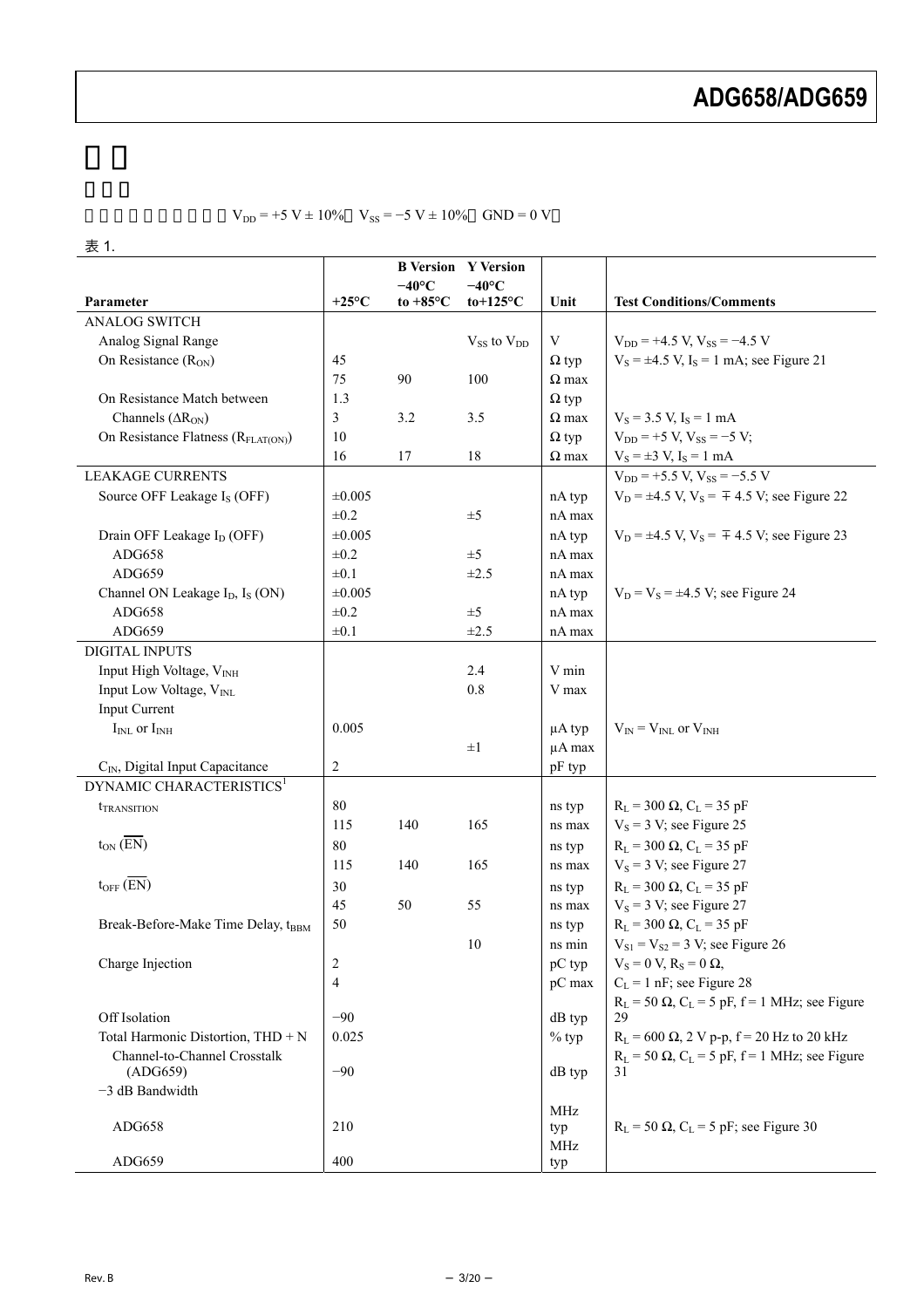|                    |                 | <b>B</b> Version<br>$-40^{\circ}$ C | <b>Y</b> Version<br>$-40^{\circ}$ C |             |                                         |
|--------------------|-----------------|-------------------------------------|-------------------------------------|-------------|-----------------------------------------|
| Parameter          | $+25^{\circ}$ C | to $+85^{\circ}$ C                  | to+125 $\rm ^{o}C$                  | Unit        | <b>Test Conditions/Comments</b>         |
| $C_S(OFF)$         | 4               |                                     |                                     | pF typ      | $f = 1$ MHz                             |
| $C_D(OFF)$         |                 |                                     |                                     |             |                                         |
| ADG658             | 23              |                                     |                                     | pF typ      | $f = 1$ MHz                             |
| ADG659             | 12              |                                     |                                     | pF typ      | $f = 1$ MHz                             |
| $C_D, C_S (ON)$    |                 |                                     |                                     |             |                                         |
| ADG658             | 28              |                                     |                                     | pF typ      | $f = 1$ MHz                             |
| ADG659             | 16              |                                     |                                     | pF typ      | $f = 1$ MHz                             |
| POWER REQUIREMENTS |                 |                                     |                                     |             | $V_{DD}$ = +5.5 V, $V_{SS}$ = -5.5 V    |
| $I_{DD}$           | 0.01            |                                     |                                     | $\mu A$ typ | Digital Inputs = $0 \text{ V}$ or 5.5 V |
|                    |                 |                                     |                                     | $\mu A$ max |                                         |
| $I_{SS}$           | 0.01            |                                     |                                     | $\mu A$ typ | Digital Inputs = $0 \text{ V}$ or 5.5 V |
|                    |                 |                                     |                                     | uA max      |                                         |

1  $\sim$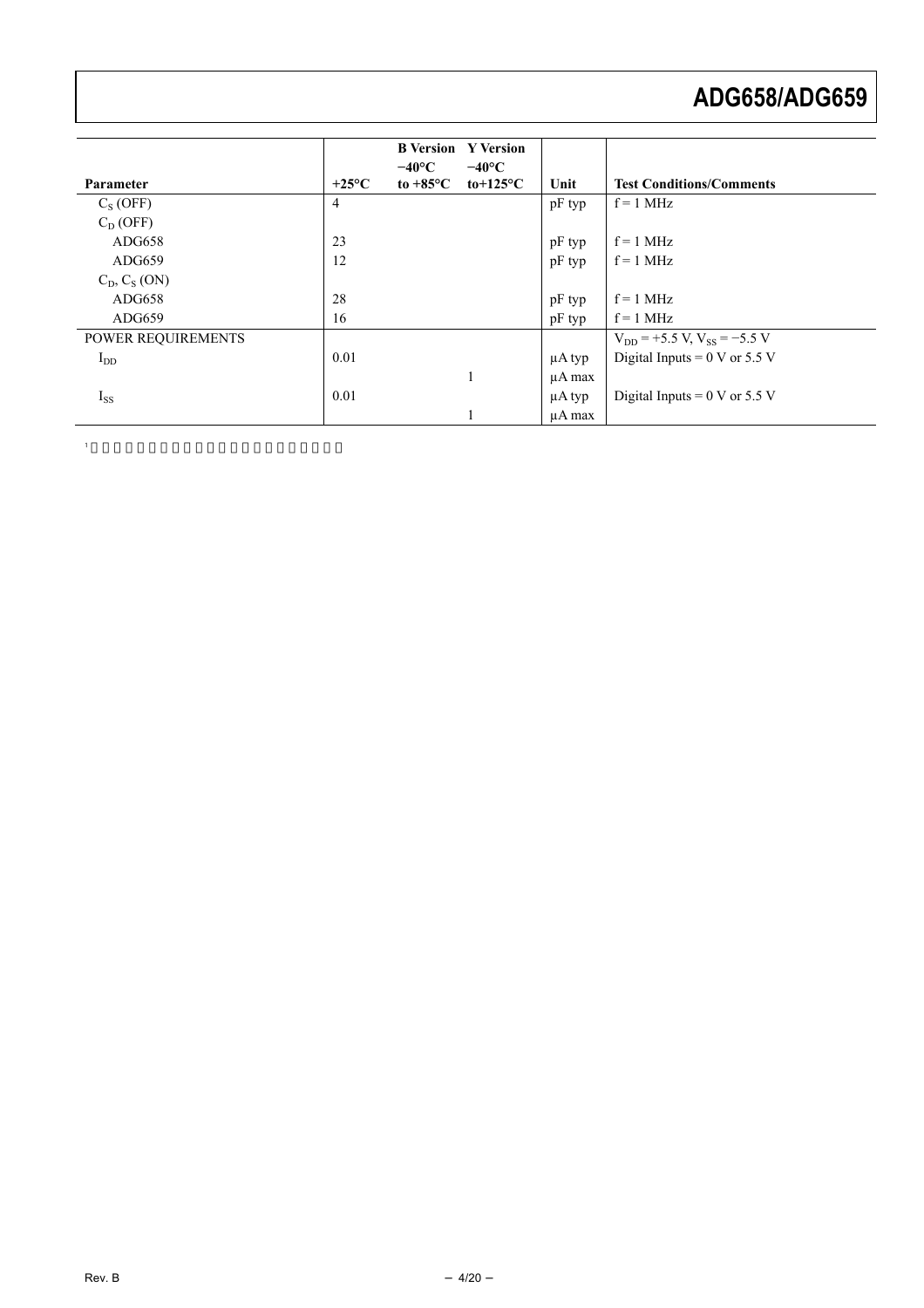### <span id="page-4-0"></span>**5 V** 単電源

 $V_{DD} = 5 V \pm 10\%$   $V_{SS} = 0 V$  GND = 0 V

#### 表 2.

|                                                         |                 | <b>B</b> Version   | <b>Y</b> Version    |              |                                                                         |
|---------------------------------------------------------|-----------------|--------------------|---------------------|--------------|-------------------------------------------------------------------------|
|                                                         |                 | $-40^{\circ}$ C    | $-40^{\circ}$ C     |              |                                                                         |
| Parameter                                               | $+25^{\circ}$ C | to $+85^{\circ}$ C | to $+125^{\circ}$ C | Unit         | <b>Test Conditions/Comments</b>                                         |
| <b>ANALOG SWITCH</b>                                    |                 |                    |                     |              |                                                                         |
| Analog Signal Range                                     |                 |                    | $0$ to $V_{DD}$     | V            | $V_{DD} = 4.5$ V, $V_{SS} = 0$ V                                        |
| On Resistance $(R_{ON})$                                | 85              |                    |                     | $\Omega$ typ | $V_s = 0$ V to 4.5 V, $I_s = 1$ mA; see Figure 21                       |
|                                                         | 150             | 160                | 200                 | $\Omega$ max |                                                                         |
| On Resistance Match between                             | 4.5             |                    |                     | $\Omega$ typ | $V_s = 3.5$ V, $I_s = 1$ mA                                             |
| Channels $(AR_{ON})$                                    | 8               | 9                  | 10                  | $\Omega$ max |                                                                         |
| On Resistance Flatness $(RFLAT(ON))$                    | 13              | 14                 | 16                  | $\Omega$ typ | $V_{DD} = 5 V$ , $V_{SS} = 0 V$ , $V_S = 1.5 V$ to 4 V, $I_S = 1$<br>mA |
| <b>LEAKAGE CURRENTS</b>                                 |                 |                    |                     |              | $V_{DD} = 5.5 V$                                                        |
| Source OFF Leakage I <sub>S</sub> (OFF)                 | ±0.005          |                    |                     | nA typ       | $V_s = 1$ V/4.5 V, $V_p = 4.5$ V/1 V; see Figure 22                     |
|                                                         | $\pm 0.2$       |                    | $\pm 5$             | nA max       |                                                                         |
| Drain OFF Leakage I <sub>D</sub> (OFF)                  | ±0.005          |                    |                     | nA typ       | $V_s = 1$ V/4.5 V, $V_D = 4.5$ V/1 V; see Figure 23                     |
| ADG658                                                  | $\pm 0.2$       |                    | $\pm 5$             | nA max       |                                                                         |
| ADG659                                                  | $\pm 0.1$       |                    | $\pm 2.5$           | nA max       |                                                                         |
| Channel ON Leakage I <sub>D</sub> , I <sub>S</sub> (ON) | ±0.005          |                    |                     | nA typ       | $V_S = V_D = 1$ V or 4.5 V, see Figure 24                               |
| ADG658                                                  | $\pm 0.2$       |                    | $\pm$ 5             | nA max       |                                                                         |
| ADG659                                                  | $\pm 0.1$       |                    | $\pm 2.5$           | nA max       |                                                                         |
| <b>DIGITAL INPUTS</b>                                   |                 |                    |                     |              |                                                                         |
| Input High Voltage, V <sub>INH</sub>                    |                 |                    | 2.4                 | V min        |                                                                         |
| Input Low Voltage, V <sub>INL</sub>                     |                 |                    | 0.8                 | V max        |                                                                         |
| <b>Input Current</b>                                    |                 |                    |                     |              |                                                                         |
| $I_{INL}$ or $I_{INH}$                                  | 0.005           |                    |                     | $\mu A$ typ  | $V_{IN} = V_{INL}$ or $V_{INH}$                                         |
|                                                         |                 |                    | $\pm 1$             | µA max       |                                                                         |
| C <sub>IN</sub> , Digital Input Capacitance             | $\overline{c}$  |                    |                     | pF typ       |                                                                         |
| DYNAMIC CHARACTERISTICS <sup>1</sup>                    |                 |                    |                     |              |                                                                         |
| <i>t</i> <sub>TRANSITION</sub>                          | 120             |                    |                     | ns typ       | $R_L$ = 300 $\Omega$ , $C_L$ = 35 pF                                    |
|                                                         | 200             | 270                | 300                 | ns max       | $V_s = 3 V$ ; see Figure 25                                             |
| $t_{ON}(\overline{EN})$                                 | 120             |                    |                     | ns typ       | $R_L$ = 300 $\Omega$ , $C_L$ = 35 pF                                    |
|                                                         | 190             | 245                | 280                 | ns max       | $V_s = 3 V$ ; see Figure 27                                             |
| $t_{OFF}$ $(\overline{EN})$                             | 35              |                    |                     | ns typ       | $R_L$ = 300 $\Omega$ , $C_L$ = 35 pF                                    |
|                                                         | 50              | 60                 | 70                  | ns max       | $V_s = 3 V$ ; see Figure 27                                             |
| Break-Before-Make Time Delay,<br>$t_{BBM}$              | 100             |                    |                     | ns typ       | $R_L$ = 300 $\Omega$ , $C_L$ = 35 pF                                    |
|                                                         |                 |                    | $10\,$              | ns min       | $V_{S1} = V_{S2} = 3 V$ ; see Figure 26                                 |
| Charge Injection                                        | 0.5             |                    |                     | pC typ       | $V_s = 2.5$ V, $R_s = 0 \Omega$ , $C_l = 1$ nF; see Figure 28           |
|                                                         | 1               |                    |                     | pC max       |                                                                         |
| Off Isolation                                           | $-90$           |                    |                     | dB typ       | $R_L$ = 50 $\Omega$ , $C_L$ = 5 pF, f = 1 MHz; see Figure 29            |
| Channel-to-Channel Crosstalk                            | $-90$           |                    |                     | dB typ       | $R_L$ = 50 $\Omega$ , $C_L$ = 5 pF; f = 1 MHz; see Figure 31            |
| (ADG659)                                                |                 |                    |                     |              |                                                                         |
| $-3$ dB Bandwidth                                       |                 |                    |                     |              |                                                                         |
| ADG658                                                  | 180             |                    |                     | MHz typ      | $R_L$ = 50 $\Omega$ , $C_L$ = 5 pF; see Figure 30                       |
| ADG659                                                  | 330             |                    |                     | MHz typ      |                                                                         |
| $C_S(OFF)$                                              | 5               |                    |                     | pF typ       | $f = 1$ MHz                                                             |
| $C_D$ (OFF)                                             |                 |                    |                     |              |                                                                         |
| ADG658                                                  | 29              |                    |                     | pF typ       | $f = 1$ MHz                                                             |
| ADG659                                                  | 15              |                    |                     | pF typ       | $f = 1$ MHz                                                             |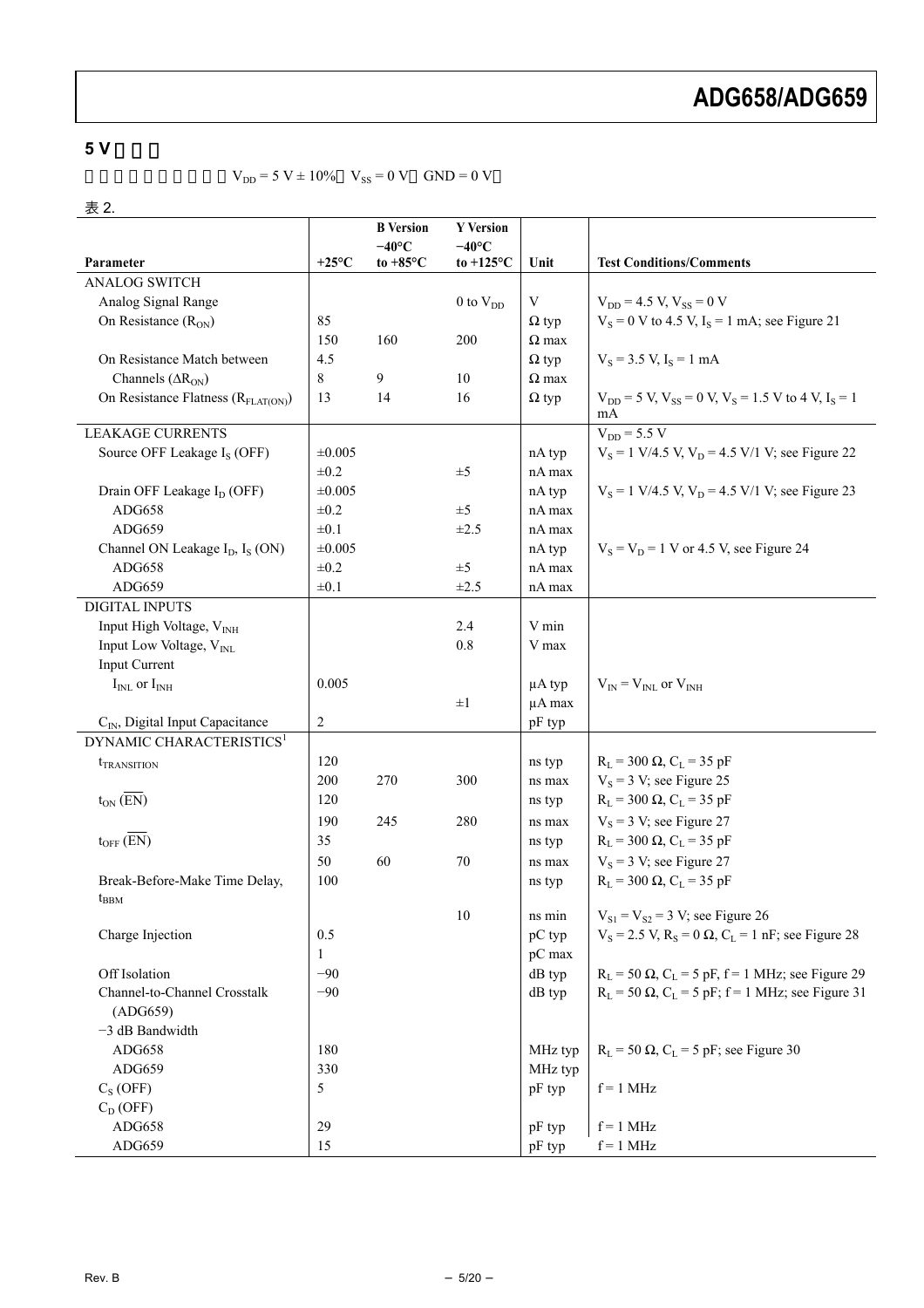| Parameter                 | $+25^{\circ}$ C | <b>B</b> Version<br>$-40^{\circ}$ C<br>to $+85^{\circ}$ C | <b>Y</b> Version<br>$-40^{\circ}$ C<br>to $+125^{\circ}$ C | Unit    | <b>Test Conditions/Comments</b>         |
|---------------------------|-----------------|-----------------------------------------------------------|------------------------------------------------------------|---------|-----------------------------------------|
| $C_D, C_S (ON)$           |                 |                                                           |                                                            |         |                                         |
| ADG658                    | 30              |                                                           |                                                            | pF typ  | $f = 1$ MHz                             |
| ADG659                    | 16              |                                                           |                                                            | pF typ  | $f = 1$ MHz                             |
| <b>POWER REQUIREMENTS</b> |                 |                                                           |                                                            |         | $V_{DD} = 5.5 V$                        |
| $I_{DD}$                  | 0.01            |                                                           |                                                            | µA typ  | Digital Inputs = $0 \text{ V}$ or 5.5 V |
|                           |                 |                                                           |                                                            | u A max |                                         |

1  $\sim$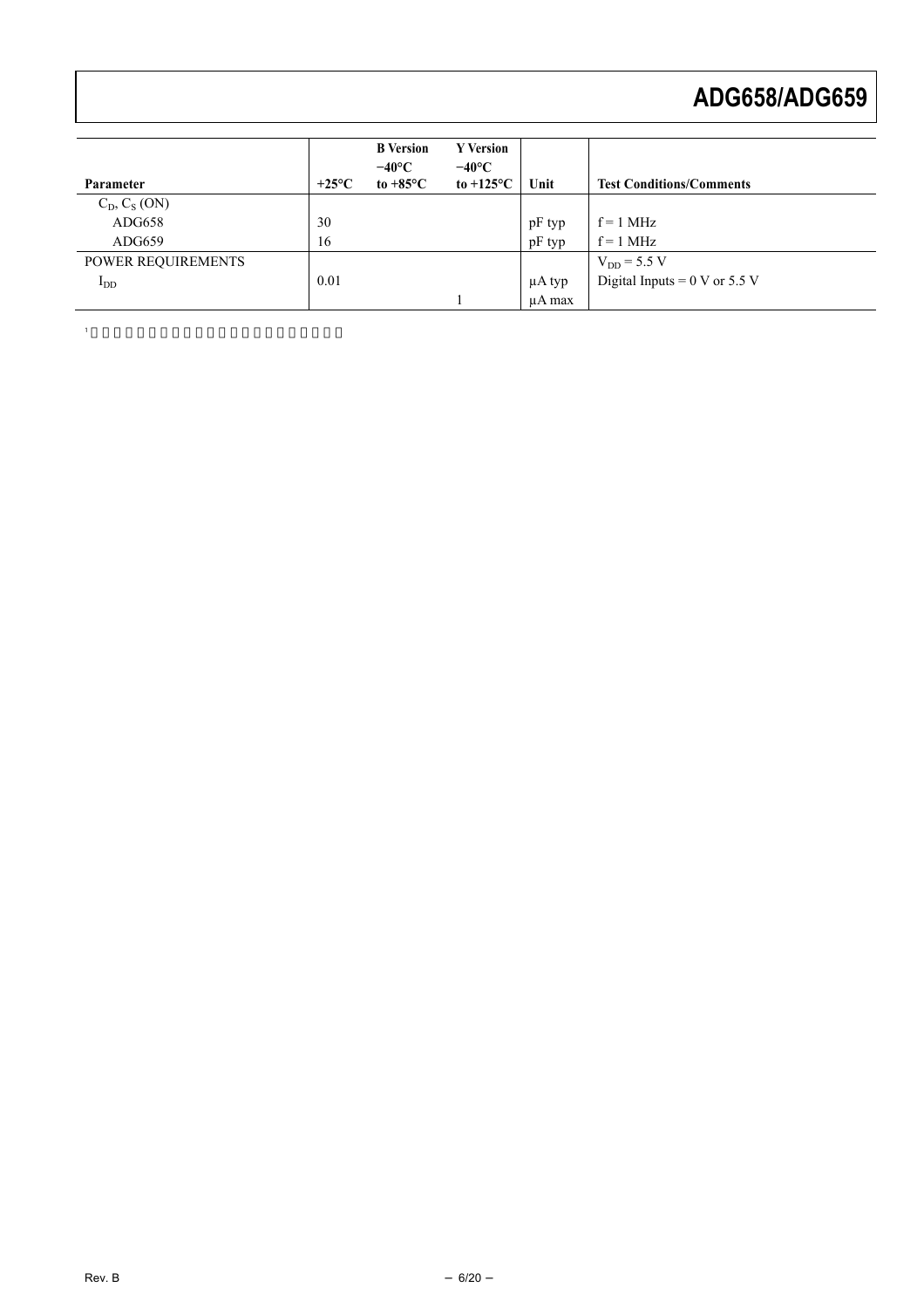### $2.7 V$   $3.6 V$

 $V_{DD} = 2.7$  3.6 V  $V_{SS} = 0$  V GND = 0 V

#### 表 3.

|                                                         |                 | <b>B</b> Version   | <b>Y</b> Version    |              |                                                                 |
|---------------------------------------------------------|-----------------|--------------------|---------------------|--------------|-----------------------------------------------------------------|
|                                                         |                 | $-40^{\circ}$ C    | $-40^{\circ}$ C     |              |                                                                 |
| Parameter                                               | $+25^{\circ}$ C | to $+85^{\circ}$ C | to $+125^{\circ}$ C | Unit         | <b>Test Conditions/Comments</b>                                 |
| <b>ANALOG SWITCH</b>                                    |                 |                    |                     |              |                                                                 |
| Analog Signal Range                                     |                 |                    | $0$ to $V_{DD}$     | V            | $V_{DD} = 2.7 V, V_{SS} = 0 V$                                  |
| On Resistance $(R_{ON})$                                | 185             |                    |                     | $\Omega$ typ | $V_s = 0$ V to 2.7 V, $I_s = 0.1$ mA; see Figure 21             |
|                                                         | 300             | 350                | 400                 | $\Omega$ max |                                                                 |
| On Resistance Match between                             | $\overline{2}$  |                    |                     | $\Omega$ typ | $V_s = 1.5$ V, $I_s = 0.1$ mA                                   |
| Channels $(AR_{ON})$                                    | 4.5             | 6                  | 7                   | $\Omega$ max |                                                                 |
| <b>LEAKAGE CURRENTS</b>                                 |                 |                    |                     |              | $V_{DD} = 3.3 V$                                                |
| Source OFF Leakage I <sub>S</sub> (OFF)                 | ±0.005          |                    |                     | nA typ       | $V_S = 1$ V/3 V, $V_D = 3$ V/1 V; see Figure 22                 |
|                                                         | $\pm 0.2$       |                    | $\pm 5$             | nA max       |                                                                 |
| Drain OFF Leakage I <sub>D</sub> (OFF)                  | ±0.005          |                    |                     | nA typ       | $V_s = 1$ V/3 V, $V_D = 3$ V/1 V; see Figure 23                 |
| ADG658                                                  | $\pm 0.2$       |                    | $\pm 5$             | nA max       |                                                                 |
| ADG659                                                  | $\pm 0.1$       |                    | $\pm 2.5$           | nA max       |                                                                 |
| Channel ON Leakage I <sub>D</sub> , I <sub>S</sub> (ON) | ±0.005          |                    |                     | nA typ       | $V_S = V_D = 1$ V or 3 V, see Figure 24                         |
| ADG658                                                  | $\pm 0.2$       |                    | $\pm 5$             | nA max       |                                                                 |
| ADG659                                                  | $\pm 0.1$       |                    | $\pm 2.5$           | nA max       |                                                                 |
| <b>DIGITAL INPUTS</b>                                   |                 |                    |                     |              |                                                                 |
| Input High Voltage, V <sub>INH</sub>                    |                 |                    | 2.0                 | V min        |                                                                 |
| Input Low Voltage, V <sub>INL</sub>                     |                 |                    | 0.5                 | V max        |                                                                 |
| Input Current                                           |                 |                    |                     |              |                                                                 |
| $I_{INL}$ or $I_{INH}$                                  | 0.005           |                    |                     | $\mu$ A typ  | $V_{IN} = V_{INL}$ or $V_{INH}$                                 |
|                                                         |                 |                    | $\pm 1$             | µA max       |                                                                 |
| C <sub>IN</sub> , Digital Input Capacitance             | $\sqrt{2}$      |                    |                     | pF typ       |                                                                 |
| DYNAMIC CHARACTERISTICS <sup>1</sup>                    |                 |                    |                     |              |                                                                 |
| <i>t</i> <sub>TRANSITION</sub>                          | 200             |                    |                     | ns typ       | $R_L$ = 300 $\Omega$ , $C_L$ = 35 pF                            |
|                                                         | 370             | 440                | 490                 | ns max       | $V_s = 1.5$ V; see Figure 25                                    |
| $t_{ON}(\overline{EN})$                                 | 230             |                    |                     | ns typ       | $R_L = 300 \Omega$ , $C_L = 35 pF$                              |
|                                                         | 370             | 440                | 490                 | ns max       | $V_s = 1.5$ V; see Figure 27                                    |
| $t_{OFF}$ (EN)                                          | 50              |                    |                     | ns typ       | $R_L$ = 300 $\Omega$ , $C_L$ = 35 pF                            |
|                                                         | 80              | 90                 | 110                 | ns max       | $V_s = 1.5$ V; see Figure 27                                    |
| Break-Before-Make Time Delay,                           | 200             |                    |                     | ns typ       | $R_L$ = 300 $\Omega$ , $C_L$ = 35 pF                            |
| $t_{BBM}$                                               |                 |                    |                     |              |                                                                 |
|                                                         |                 |                    | 10                  | ns min       | $V_{S1} = V_{S2} = 1.5$ V; see Figure 26                        |
| Charge Injection                                        | 1               |                    |                     | pC typ       | $V_S = 1.5$ V, $R_S = 0 \Omega$ , $C_L = 1$ nF; see Figure 28   |
|                                                         | 2               |                    |                     | pC max       |                                                                 |
| Off Isolation                                           | $-90$           |                    |                     | $dB$ typ     | $R_L$ = 50 $\Omega$ , $C_L$ = 5 pF, f = 1 MHz; see Figure       |
|                                                         |                 |                    |                     |              | 29                                                              |
| Channel-to-Channel Crosstalk                            | $-90$           |                    |                     | dB typ       | $R_L$ = 50 $\Omega$ , $C_L$ = 5 pF; f = 1 MHz; see Figure<br>31 |
| (ADG659)                                                |                 |                    |                     |              |                                                                 |
| $-3$ dB Bandwidth                                       |                 |                    |                     |              |                                                                 |
|                                                         | 160             |                    |                     |              |                                                                 |
| ADG658                                                  | 300             |                    |                     | MHz typ      | $R_L$ = 50 $\Omega$ , $C_L$ = 5 pF; see Figure 30               |
| ADG659                                                  | 5               |                    |                     | MHz typ      | $f = 1$ MHz                                                     |
| $C_S(OFF)$                                              |                 |                    |                     | pF typ       |                                                                 |
| $C_D(OFF)$                                              |                 |                    |                     |              |                                                                 |
| ADG658                                                  | 29              |                    |                     | pF typ       | $f = 1$ MHz                                                     |
| ADG659                                                  | 15              |                    |                     | pF typ       | $f = 1$ MHz                                                     |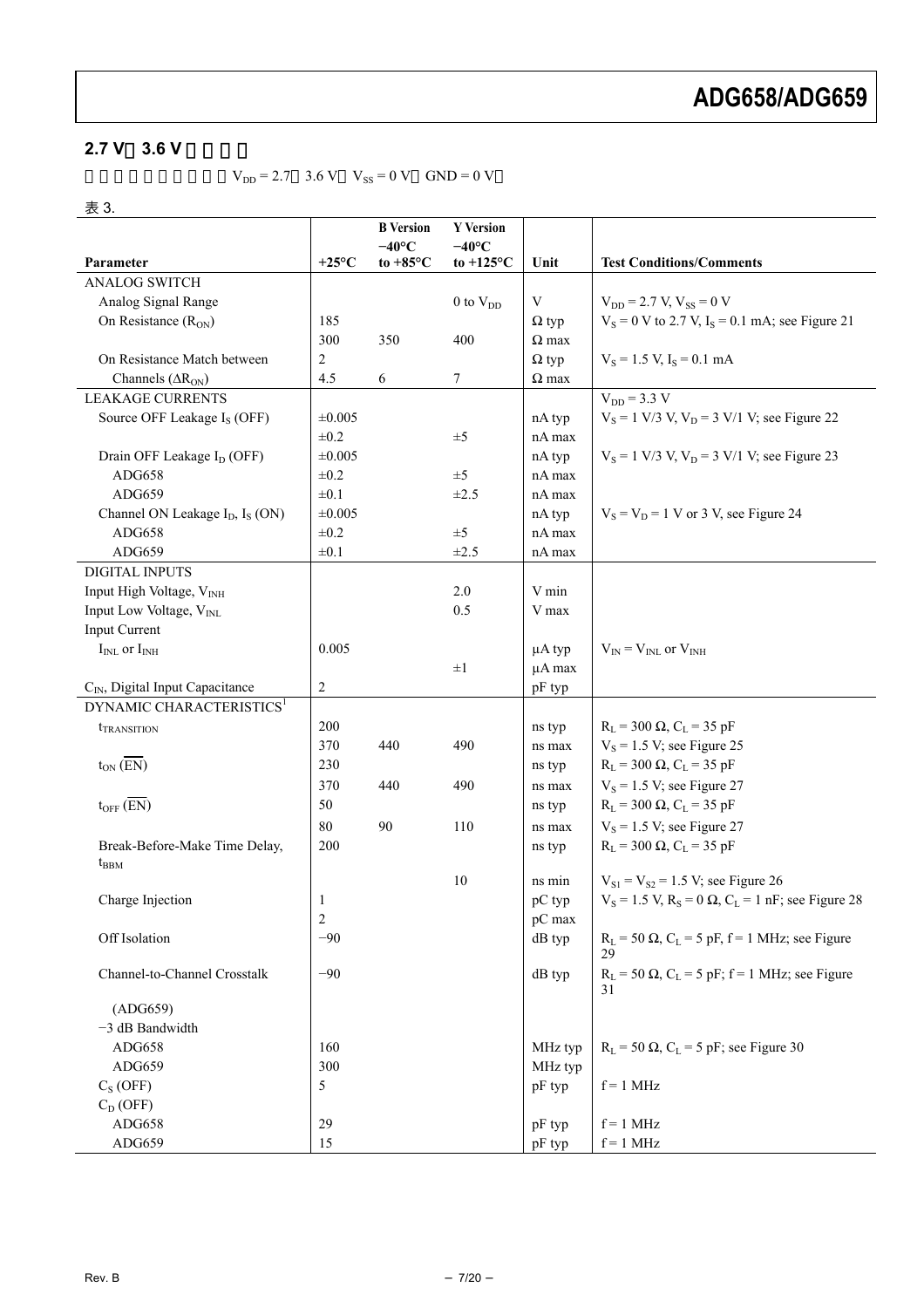| Parameter          | $+25^{\circ}$ C | <b>B</b> Version<br>$-40^{\circ}$ C<br>to $+85^{\circ}$ C | <b>Y</b> Version<br>$-40^{\circ}$ C<br>to $+125^{\circ}$ C | Unit        | <b>Test Conditions/Comments</b>                  |
|--------------------|-----------------|-----------------------------------------------------------|------------------------------------------------------------|-------------|--------------------------------------------------|
| $C_D, C_S (ON)$    |                 |                                                           |                                                            |             |                                                  |
| ADG658             | 30              |                                                           |                                                            | pF typ      | $f = 1$ MHz                                      |
| ADG659             | 16              |                                                           |                                                            | pF typ      | $f = 1$ MHz                                      |
| POWER REQUIREMENTS |                 |                                                           |                                                            |             | $V_{DD}$ = 3.6 V                                 |
| $I_{DD}$           | 0.01            |                                                           |                                                            | $\mu A$ typ | Digital Inputs = $0 \text{ V or } 3.6 \text{ V}$ |
|                    |                 |                                                           |                                                            | u A max     |                                                  |

1  $\sim$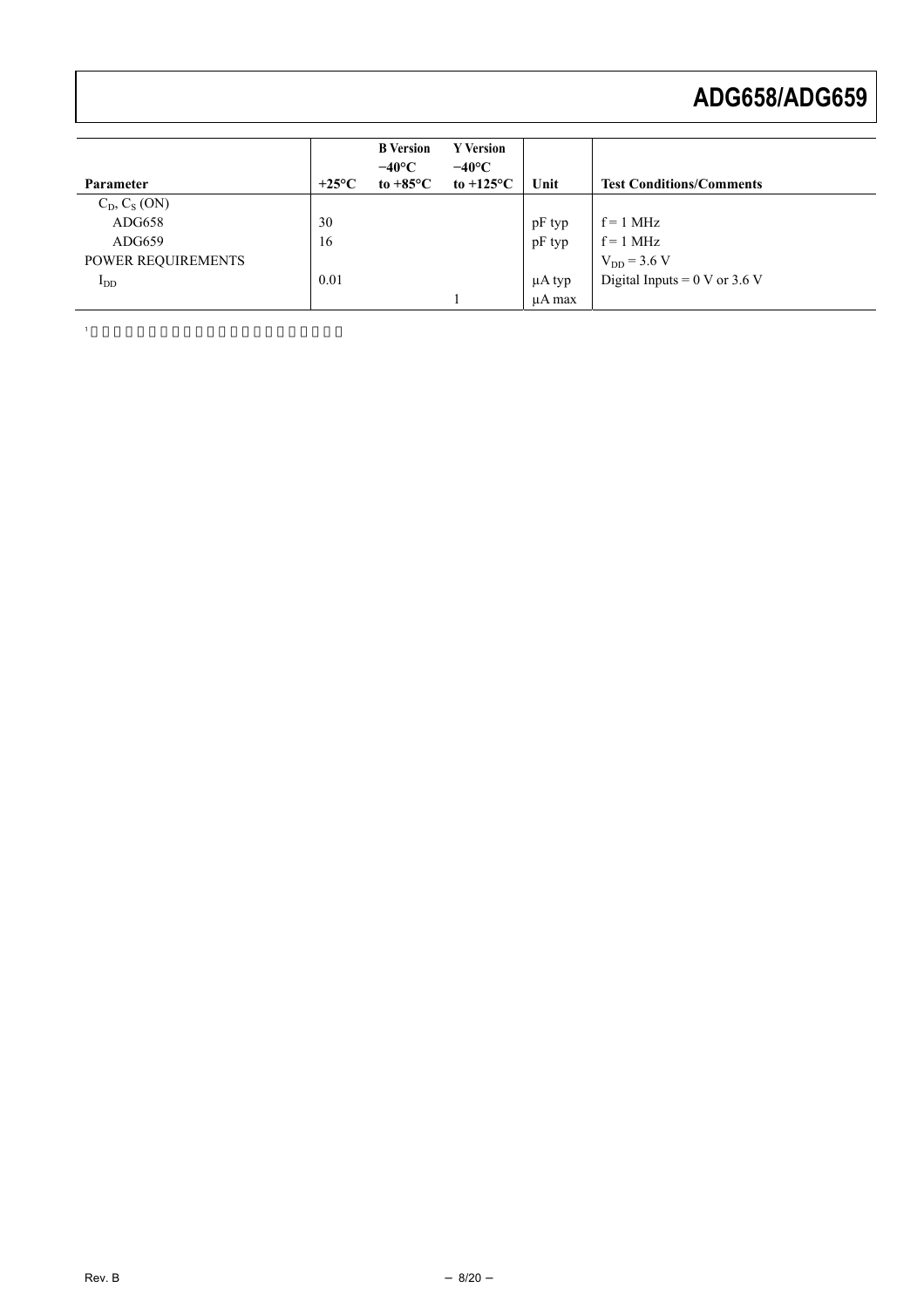$T_A = 25$ 

| 表 4.<br>Parameter                    | Rating                                                                   |
|--------------------------------------|--------------------------------------------------------------------------|
|                                      |                                                                          |
| $V_{DD}$ to $V_{SS}$                 | 13V                                                                      |
| $V_{DD}$ to $GND$                    | $-0.3$ V to $+13$ V                                                      |
| $V_{ss}$ to GND                      | $+0.3$ V to $-6.5$ V                                                     |
| Analog Inputs <sup>1</sup>           | $V_{SS}$ – 0.3 V to $V_{DD}$ + 0.3 V                                     |
| Digital Inputs <sup>1</sup>          | $GND - 0.3 V$ to $V_{DD} + 0.3 V$<br>or 10 mA, whichever<br>occurs first |
| Peak Current, S or D                 | $40 \text{ mA}$                                                          |
| (Pulsed at 1 ms, 10% duty cycle max) |                                                                          |
| Continuous Current, S or D           | $20 \text{ mA}$                                                          |
| <b>Operating Temperature Range</b>   |                                                                          |
| Automotive (Y Version)               | $-40^{\circ}$ C to $+125^{\circ}$ C                                      |
| Industrial (B Version)               | $-40^{\circ}$ C to $+85^{\circ}$ C                                       |
| Storage Temperature Range            | $-65^{\circ}$ C to $+150^{\circ}$ C                                      |
| Junction Temperature                 | $150^{\circ}$ C                                                          |
| $\theta_{JA}$ Thermal Impedance      |                                                                          |
| 16-Lead QSOP                         | $104^{\circ}$ C/W                                                        |
| 16-Lead TSSOP                        | $150.4$ °C/W                                                             |
| 16-Lead LFCSP (4-Layer Board)        | $70^{\circ}$ C/W                                                         |
| Lead Temperature, Soldering          |                                                                          |
| Vapor Phase (60 sec)                 | $215^{\circ}$ C                                                          |
| Infrared (15 sec)                    | $220^{\circ}$ C                                                          |
| <b>ESD</b>                           | 5.5 kV                                                                   |



<span id="page-8-0"></span>

 $1_{A_X}$  EN S D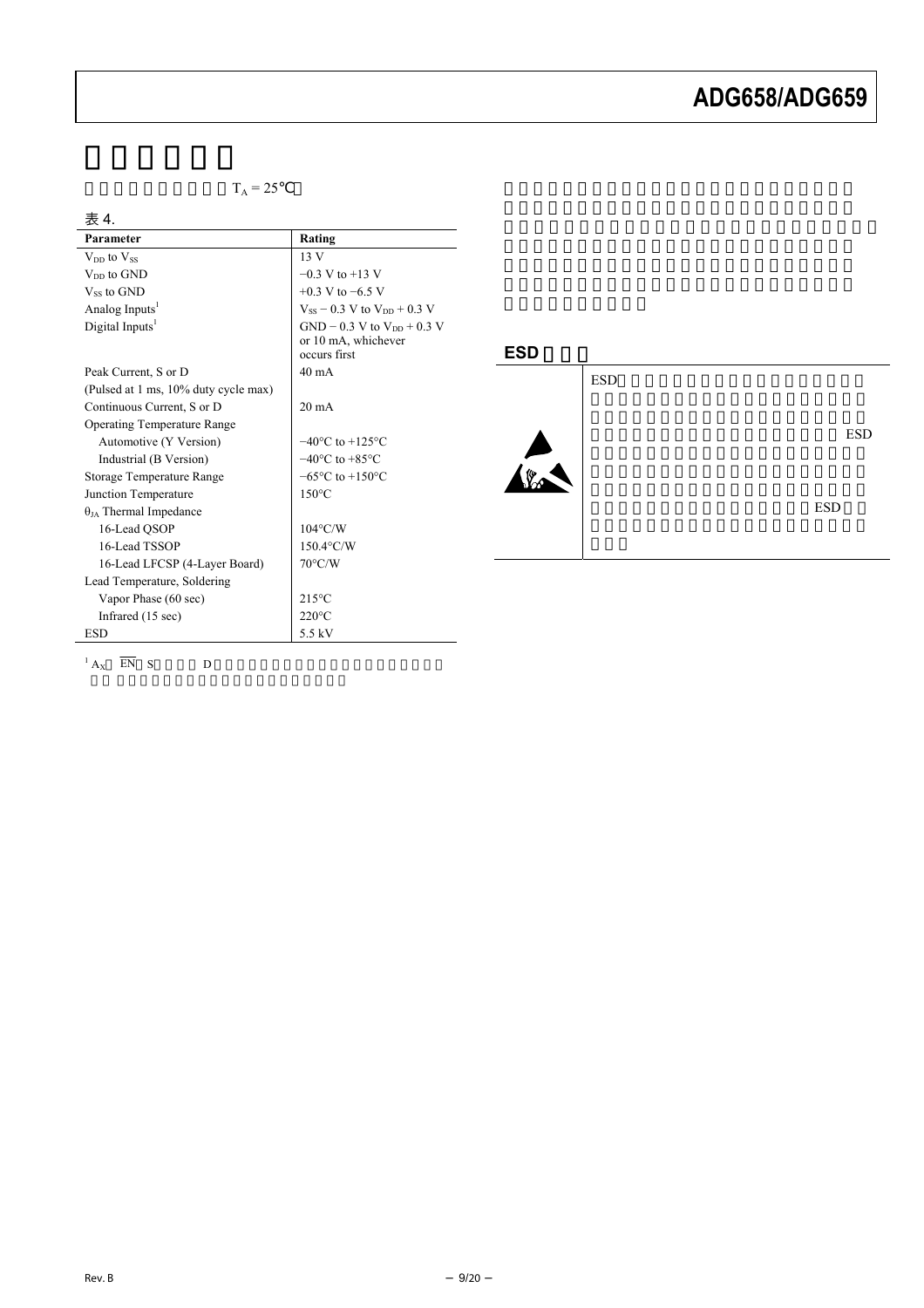#### 表 5.ADG658 の真理値表

<span id="page-9-0"></span>

| $\sim$ 0.7 to 00000 $\rightarrow$ 5 $\rightarrow$ 10 10 10 |              |        |    |                         |
|------------------------------------------------------------|--------------|--------|----|-------------------------|
| A <sub>2</sub>                                             | Al           | A0     | EN | <b>Switch Condition</b> |
| $\tau$                                                     | $\mathbf{v}$ | $\tau$ |    | None                    |
|                                                            |              |        |    |                         |
|                                                            |              |        |    |                         |
|                                                            |              |        |    |                         |
|                                                            |              |        |    |                         |
|                                                            |              |        |    |                         |
|                                                            |              |        |    |                         |
|                                                            |              |        |    |                         |
|                                                            |              |        |    |                         |

 $X = Don't Care$ 

#### 表 6.ADG659 の真理値表

<span id="page-9-1"></span>

| Al                       | A0             | EN | <b>On Switch Pair</b> |
|--------------------------|----------------|----|-----------------------|
| $\mathbf{v}$<br>$\Delta$ | T<br>$\lambda$ |    | None                  |
|                          |                |    |                       |
|                          |                |    |                       |
|                          |                |    |                       |
|                          |                |    |                       |

 $X = Don't Care$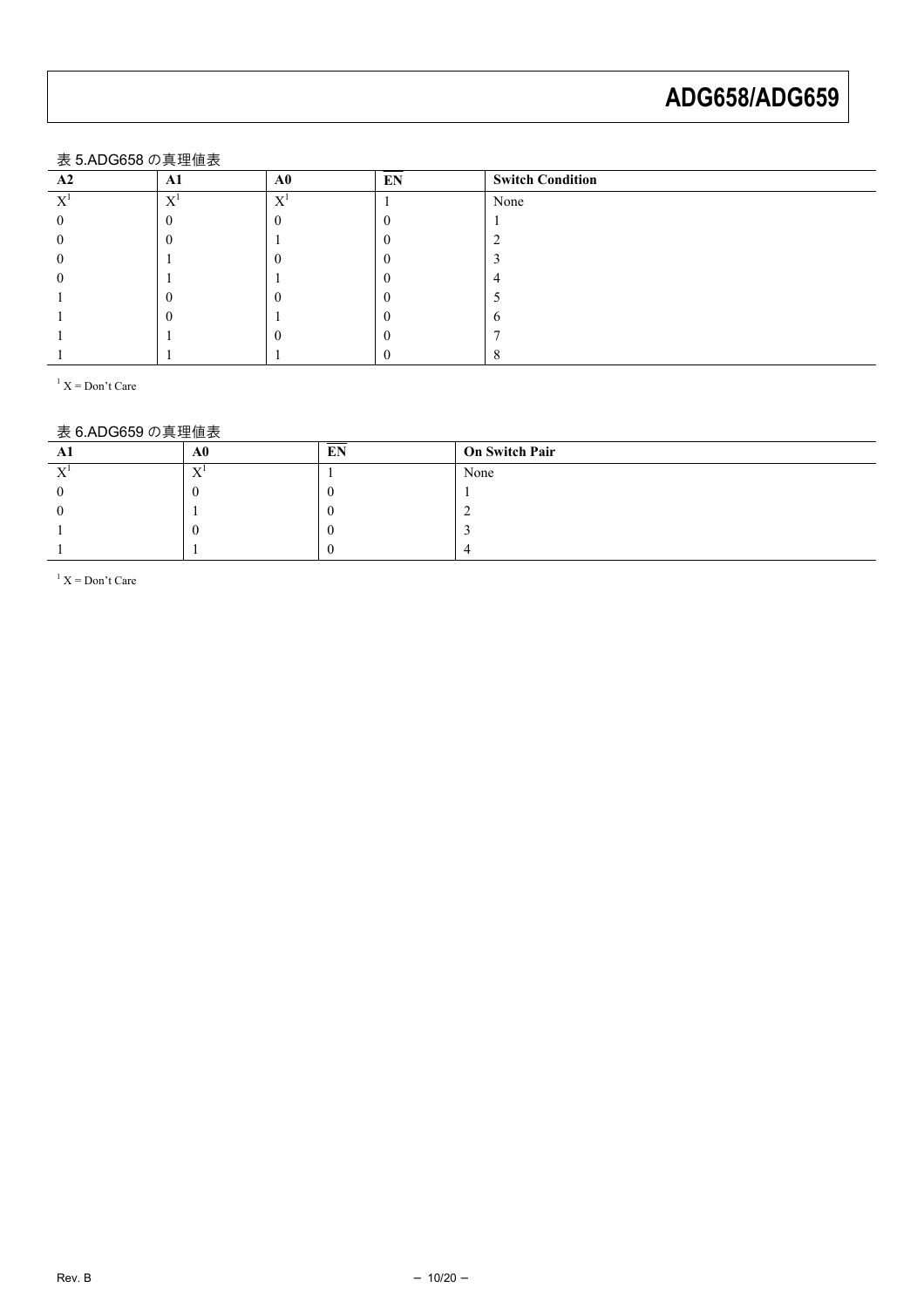<span id="page-10-0"></span>

#### 表 7.ピン機能の説明

| $\rm V_{DD}$                                 |                                |       |                             |               |
|----------------------------------------------|--------------------------------|-------|-----------------------------|---------------|
| $\rm V_{SS}$                                 |                                |       |                             |               |
| $\mathbf{I}_{\text{DD}}$                     |                                |       |                             |               |
| $\mathbf{I}_{\rm SS}$                        |                                |       |                             |               |
| $\operatorname{GND}$                         |                                | (0 V) |                             |               |
| ${\bf S}$                                    |                                |       |                             |               |
| ${\rm D}$                                    |                                |       |                             |               |
| $\mathbf{A}_\mathrm{X}$                      |                                |       |                             |               |
| $\overline{\text{EN}}$                       |                                |       |                             |               |
|                                              |                                |       | $\mathbf{A}_\mathrm{X}$     | $\mathbf{ON}$ |
|                                              |                                |       |                             |               |
| $\mathrm{V_{D}}\left( \mathrm{V_{S}}\right)$ | S<br>${\rm D}$                 |       |                             |               |
| $R_{\rm ON}$                                 | $\mathbf{D}\text{-}\mathbf{S}$ |       |                             |               |
| $\Delta R_{ON}$                              | $\sqrt{2}$                     |       | $R_{ON}$ max – $R_{ON}$ min |               |
| $R_{\rm FLAT(ON)}$                           |                                |       |                             |               |
|                                              |                                |       |                             |               |
| $I_S(OFF)$                                   |                                |       |                             |               |
| $\mathrm{I}_\mathrm{D}(\mathrm{OFF})$        |                                |       |                             |               |
| $I_D, I_S(ON)$                               |                                |       |                             |               |
| $\rm V_{\rm INL}$                            | $\boldsymbol{0}$               |       |                             |               |
| $\rm V_{\rm INH}$                            | $\,1\,$                        |       |                             |               |
| $I_{\mathrm{INL}}(I_{\mathrm{INH}})$         |                                |       |                             |               |
| $C_S(OFF)$                                   |                                |       |                             |               |
| $C_D$ (OFF)                                  |                                |       |                             |               |
| $C_D, C_S (ON)$                              |                                |       |                             |               |
| $C_{\rm IN}$                                 |                                |       |                             |               |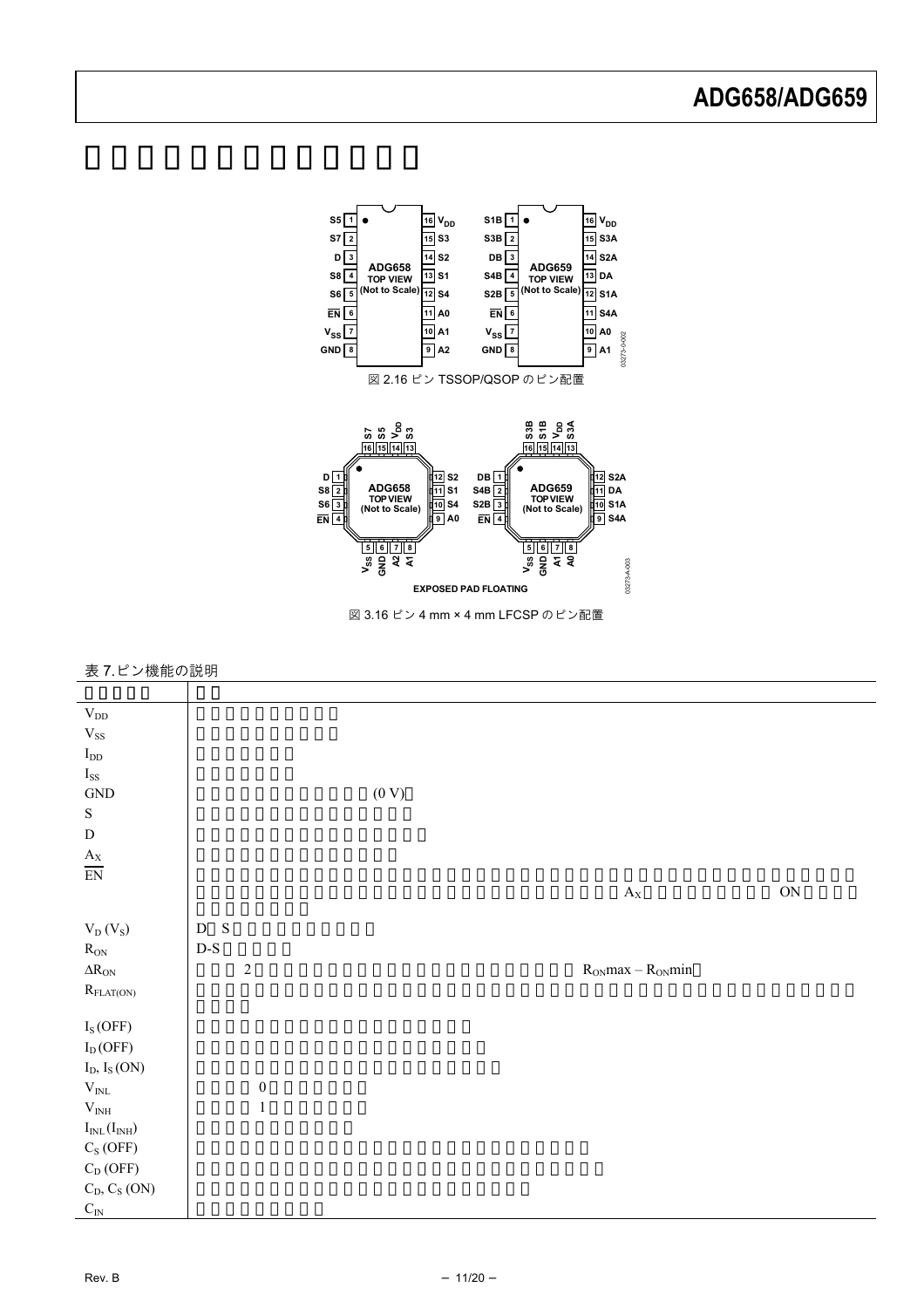| $t_{\rm ON}$  |      |        |  | $\mathbf{7}$ |        |
|---------------|------|--------|--|--------------|--------|
| $t_{\rm OFF}$ |      |        |  |              |        |
| $t_{\rm BBM}$ |      |        |  |              | $80\%$ |
|               |      |        |  |              |        |
|               |      |        |  |              |        |
|               |      |        |  |              |        |
|               |      |        |  |              |        |
|               |      | 1<br>ı |  |              |        |
|               | 3 dB |        |  |              |        |
|               |      |        |  |              |        |
|               |      |        |  |              |        |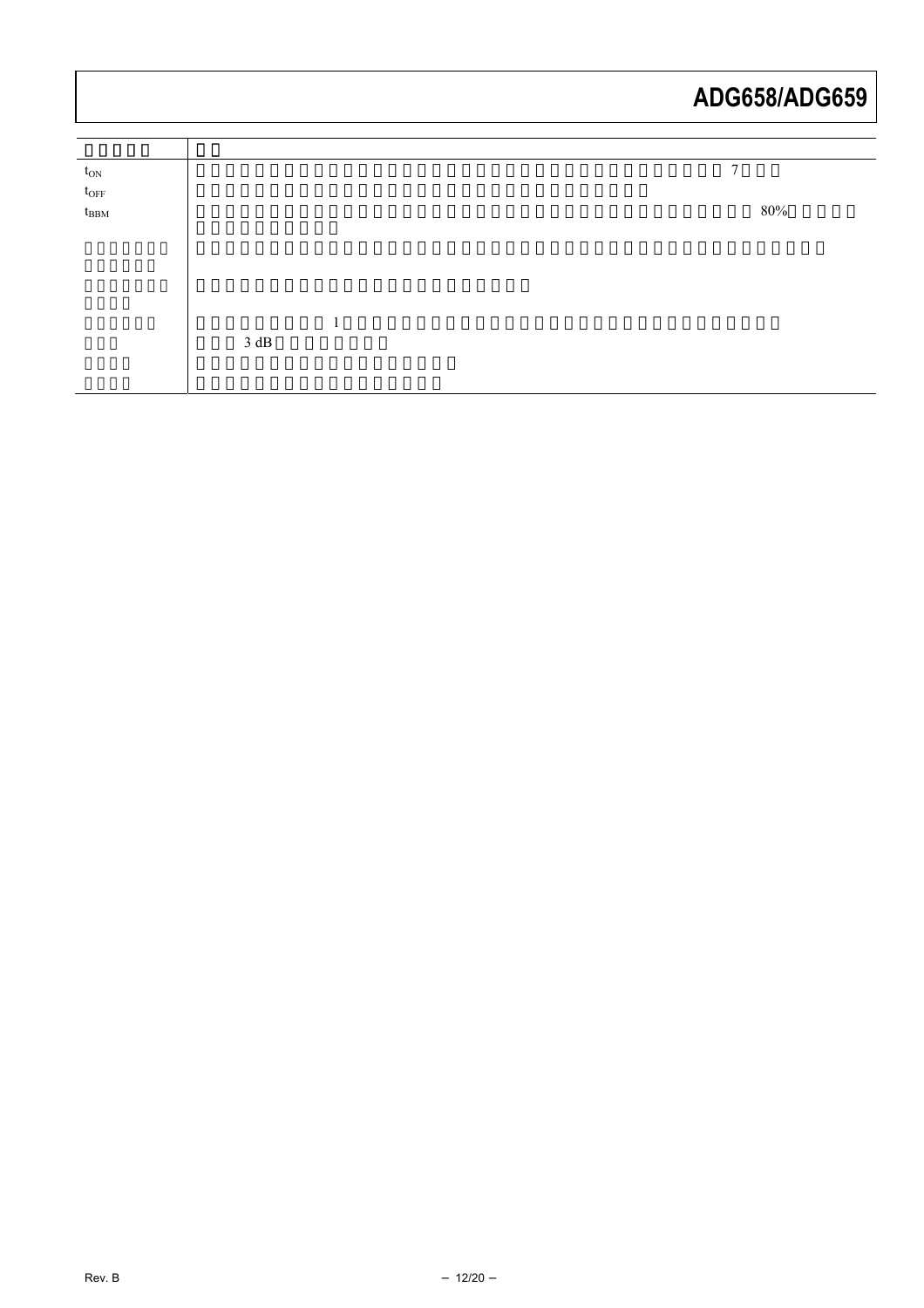

図 4.オン抵抗対  $V_D$  ( $V_S$ )、両電源



図 5.オン抵抗対  $V_D$  ( $V_S$ )、単電源



図 6.さまざまな温度でのオン抵抗対  $V_D$  ( $V_S$ )、両電源



図  $7.$  さまざまな温度でのオン抵抗対  $V_D$  ( $V_S$ )、単電源



図 8.さまざまな温度でのオン抵抗対  $V_D$  ( $V_S$ )、単電源



図 9.リーク電流の温度特性、両電源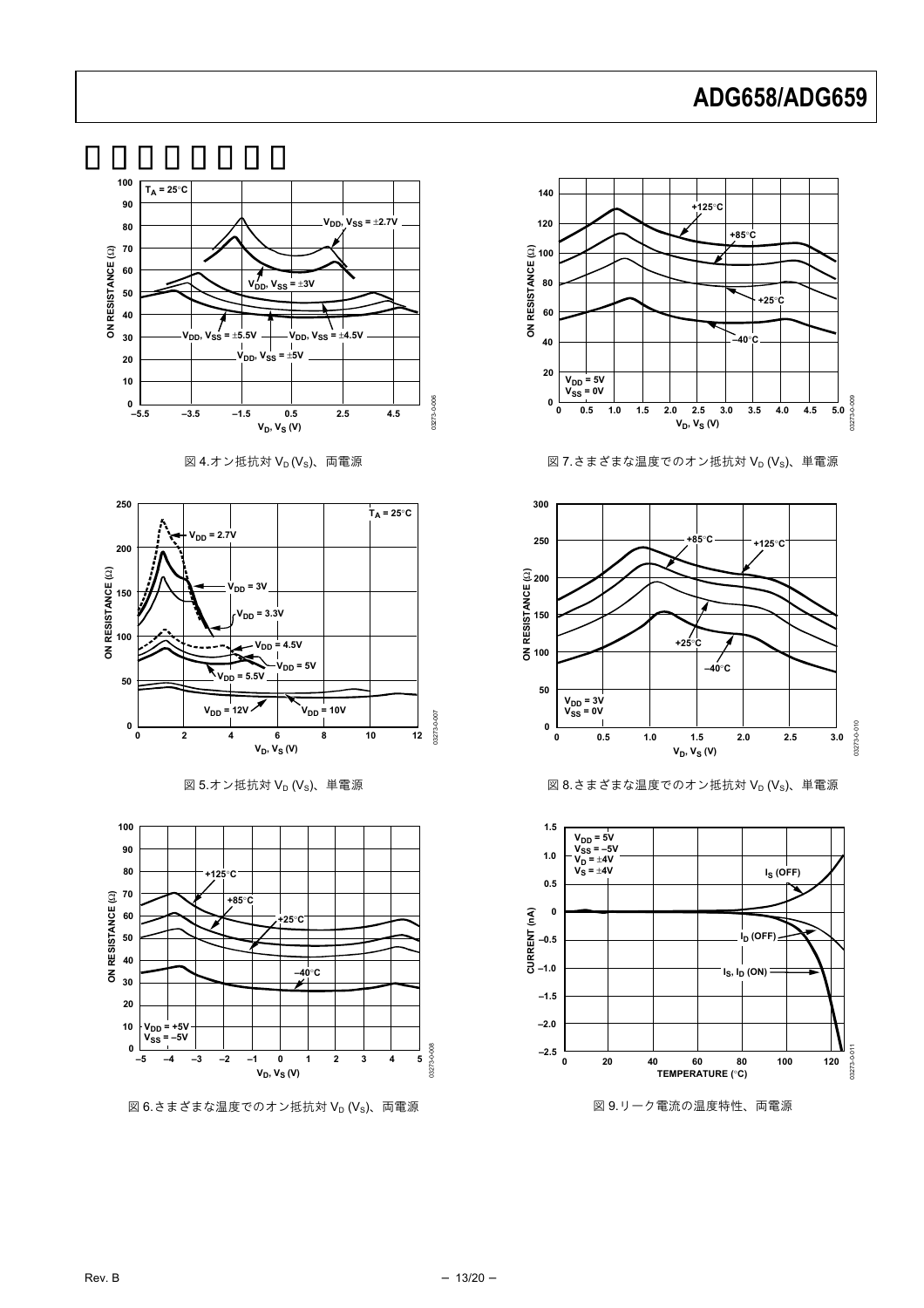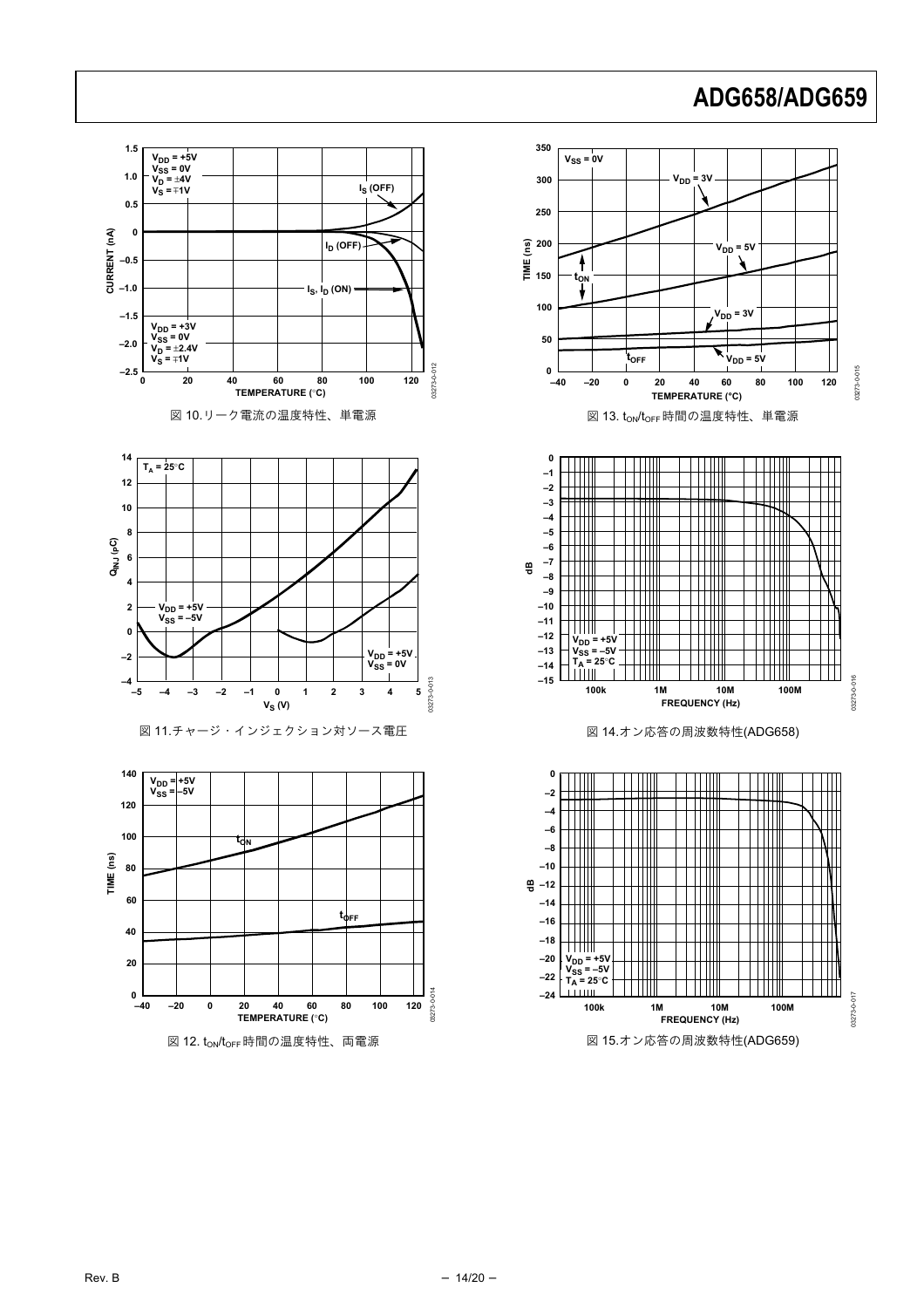03273-0-021

03273-0-021

03273-0-022



図 18.THD +ノイズ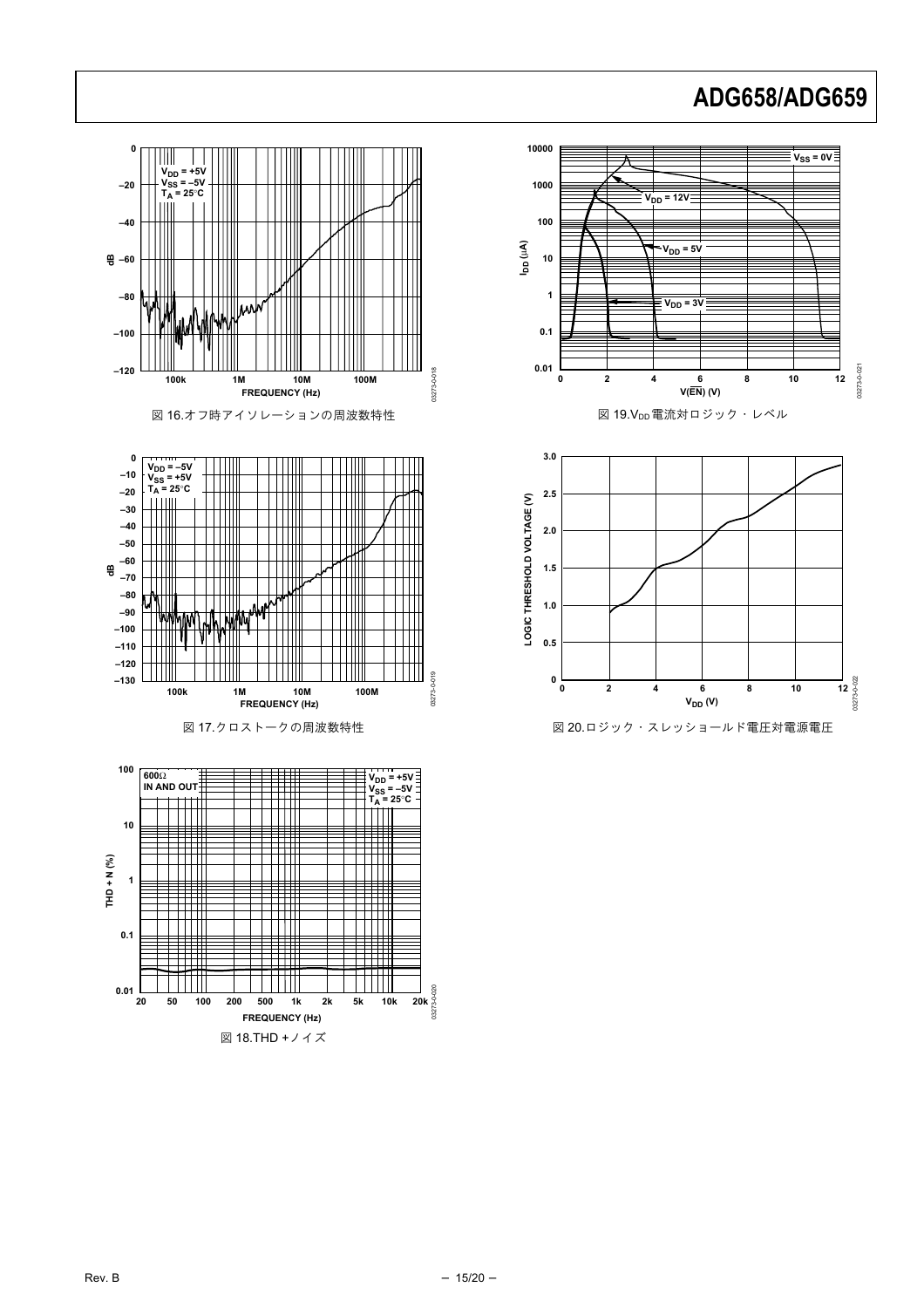<span id="page-15-0"></span>









<span id="page-15-2"></span><span id="page-15-1"></span>

図 25.マルチプレクサのスイッチング時間  ${\rm tr}_{\sf RANSITION}$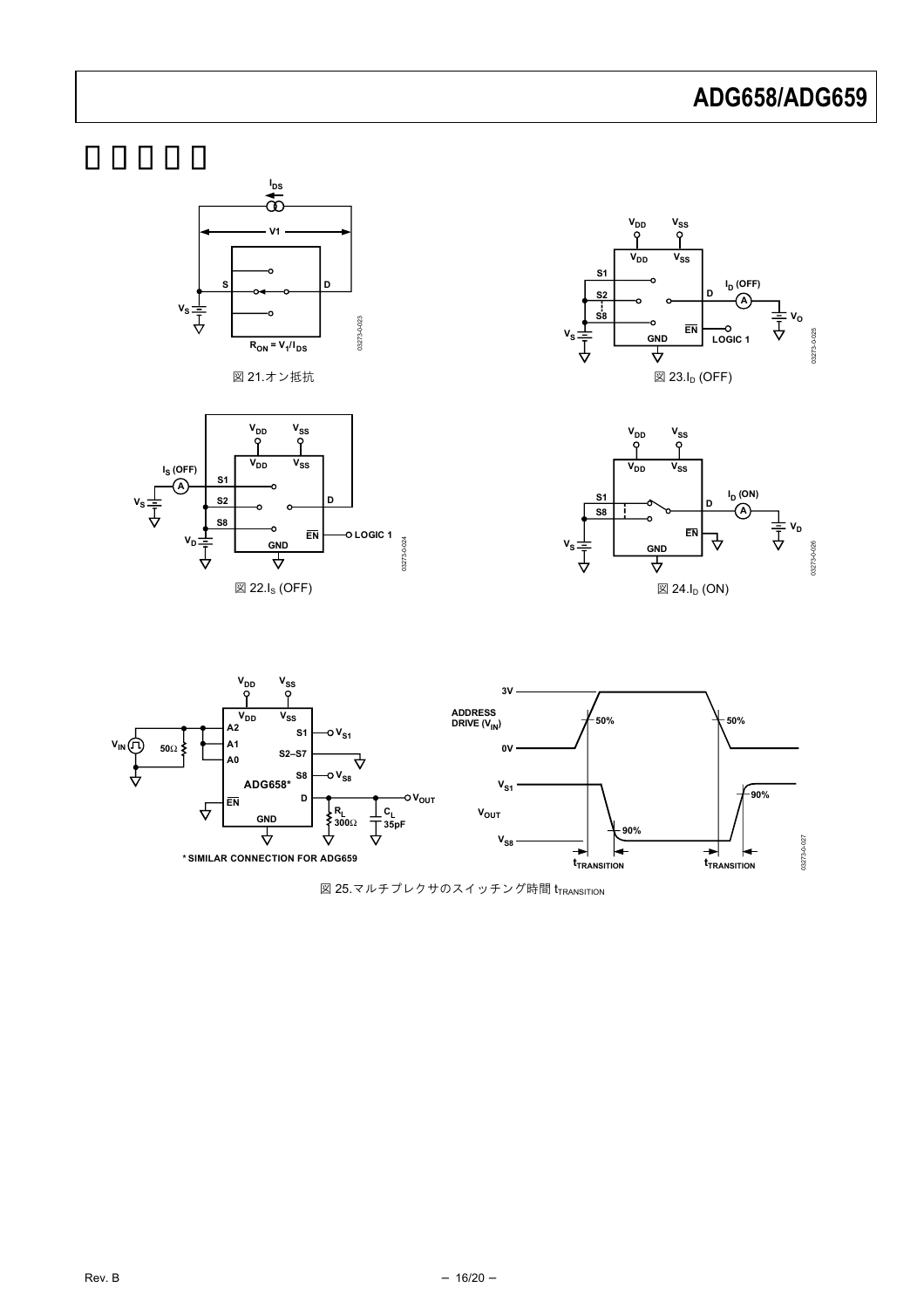

図 26.ブレーク・ビフォ・メーク時間遅延 t<sub>BBM</sub>

<span id="page-16-1"></span>

図 27.イネーブル遅延、t<sub>ON</sub> (EN)、t<sub>OFF</sub> (EN)

<span id="page-16-2"></span><span id="page-16-0"></span>

図 28.チャージ・インジェクション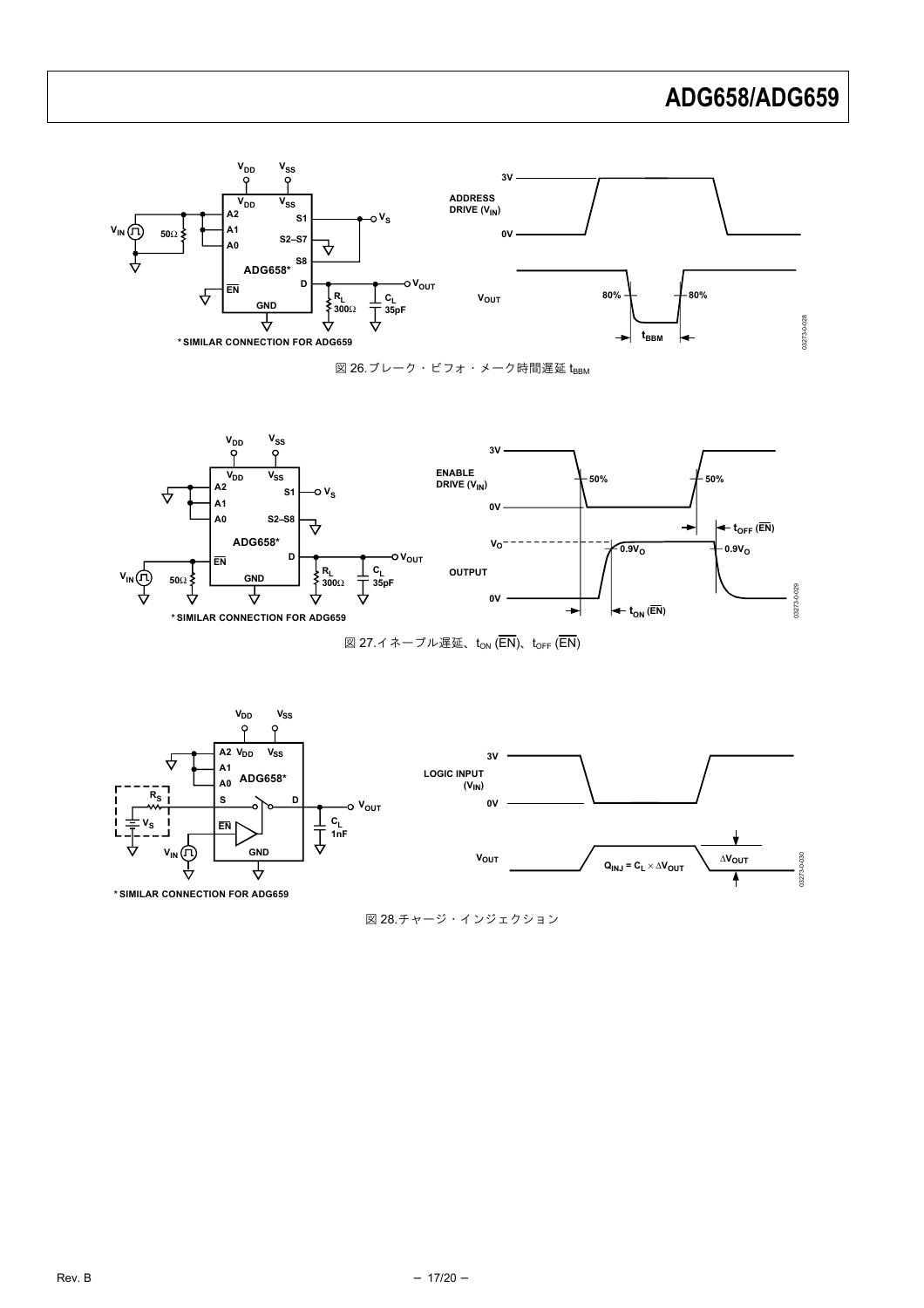

図 30.帯域幅

<span id="page-17-0"></span>図 29.オフ時アイソレーション



図 31.チャンネル間クロストーク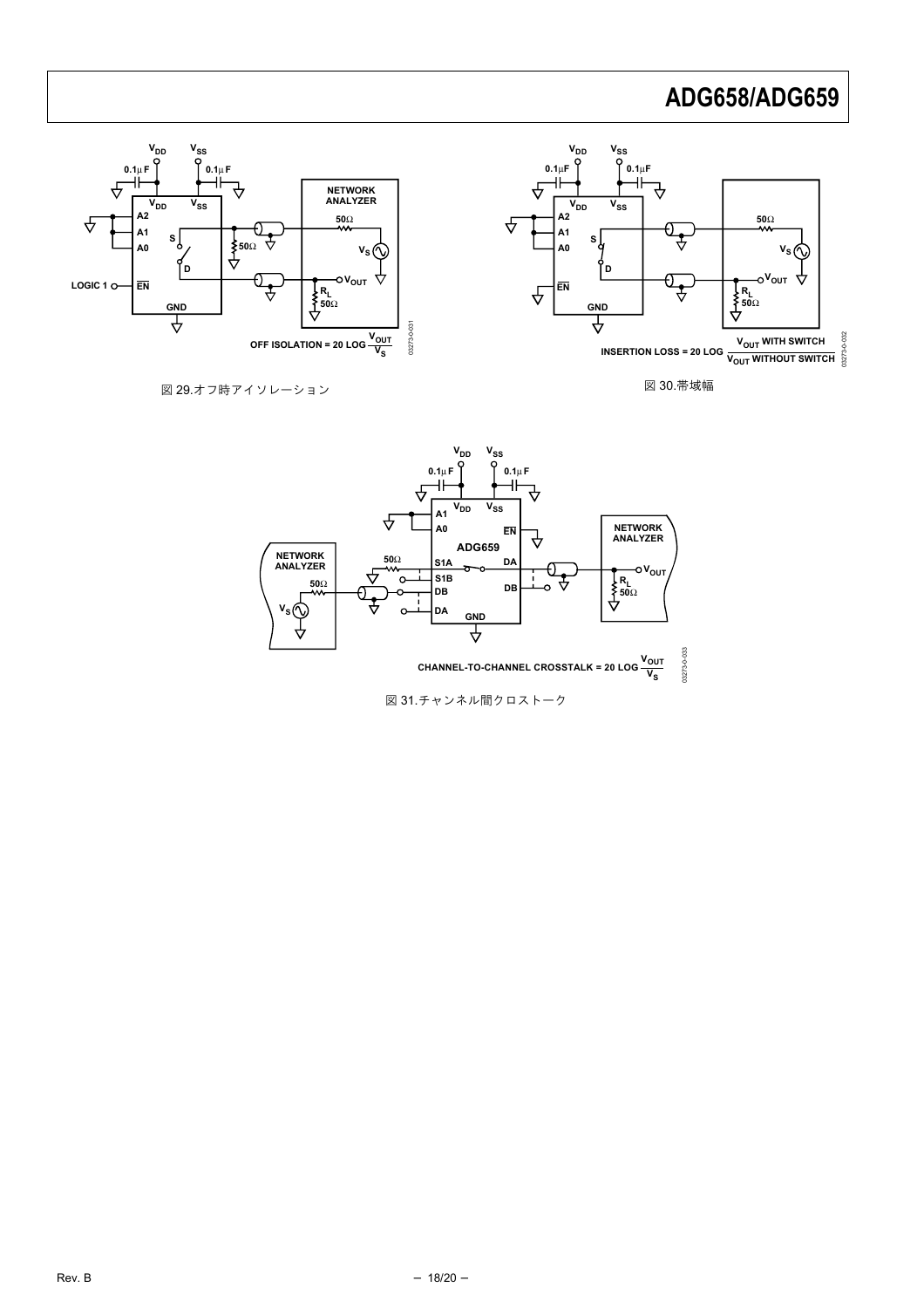

**COMPLIANT TO JEDEC STANDARDS MO-153AB**

図 32.16 ピン薄型シュリンク・スモール・アウトライン・パッケージ[TSSOP] (RU-16) 寸法: mm



.<br>寸法: mm